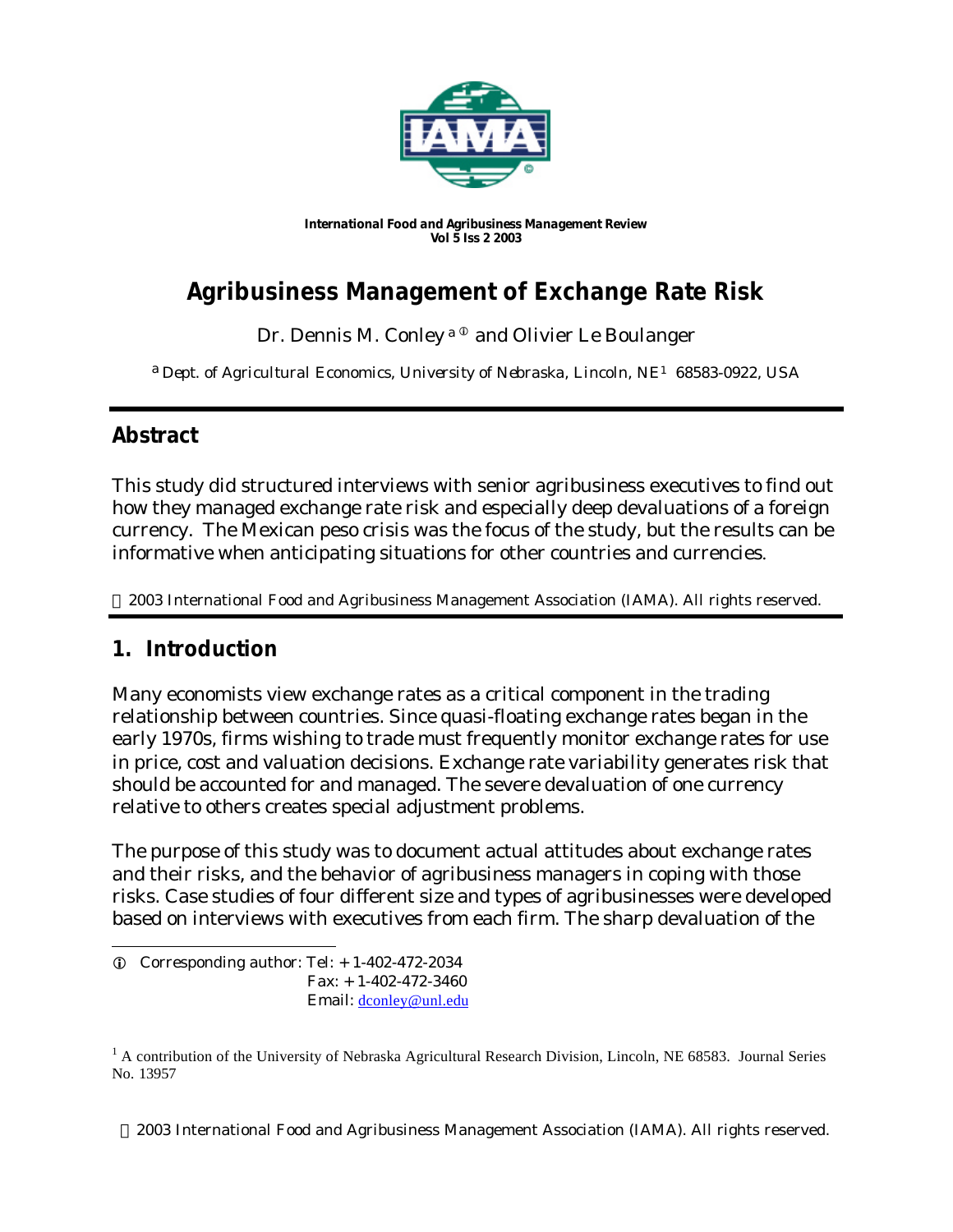Mexican peso in December 1994 provided a unique opportunity to study how the four agribusinesses, which trade with Mexico, managed exchange rates. The findings give insights on the relative importance of exchange rate risks compared to the many other risks confronting an agribusiness. The findings are timely because they follow within six to eight months of the initial peso devaluation.

### **2. Mexico and the Peso Devaluation**

Entering into the year 1994, the economy of Mexico appeared relatively stable. Antiinflationary policies were keeping inflation under 10 percent. Enactment of the North American Free Trade Agreement (NAFTA) in January 1994 led investors to believe that Mexico was the right place to invest. Investments continued to increase, and in early March, the Mexican Trade Secretariat (Secretaria de Comercio y Fomento Industrial, SECOFI) reported that \$2.37 billion U.S. in foreign capital was invested in Mexico during January 1994. But the high domestic interest rates implemented to attract foreign investment slowed economic growth and gross domestic product declined by 1 percent.

Since 1989, the trade balance was running a larger and larger deficit. Trade liberalization policies allowed the entrance of imported goods that were under control before this period. With the overvalued peso Mexican products were less attractive and imports were greater than exports. Consequently, the current account deficit was financed by foreign investment, especially portfolio investments because the funds could be withdrawn more easily from Mexico than money directly invested.

With the beginning of 1994 the combination of the economic slowdown and a growing political uncertainty created concerns among some economic analysts and business organizations that a major devaluation of the peso might be inevitable before the end of the year. Economic analysts stopped short of predicting that a devaluation was imminent because the Mexican government had ample foreign exchange reserves, and because the U.S. government was committed to support the peso.

The economic situation deteriorated rapidly. The peso began to slide in value in late February after the Salinas administration reported that GDP growth for 1993 was only 0.4 percent. The value of the peso declined by 8.3 percent in relation to the U.S. dollar during the January-March quarter (Wall Street Journal, 04/07/94). Because of the loss in the value of the peso, stocks listed on the Mexican Stock Exchange were down about 20 percent in dollar terms. The U.S. Federal Reserve Systems decision to increase the federal funds rate in February led to a sharp fall in long-term bond prices and a sharp rise in the value of the yen. Both of these developments caused substantial losses for hedge funds, banks and others who were making large bets on movements of interest rates and currencies. These losses led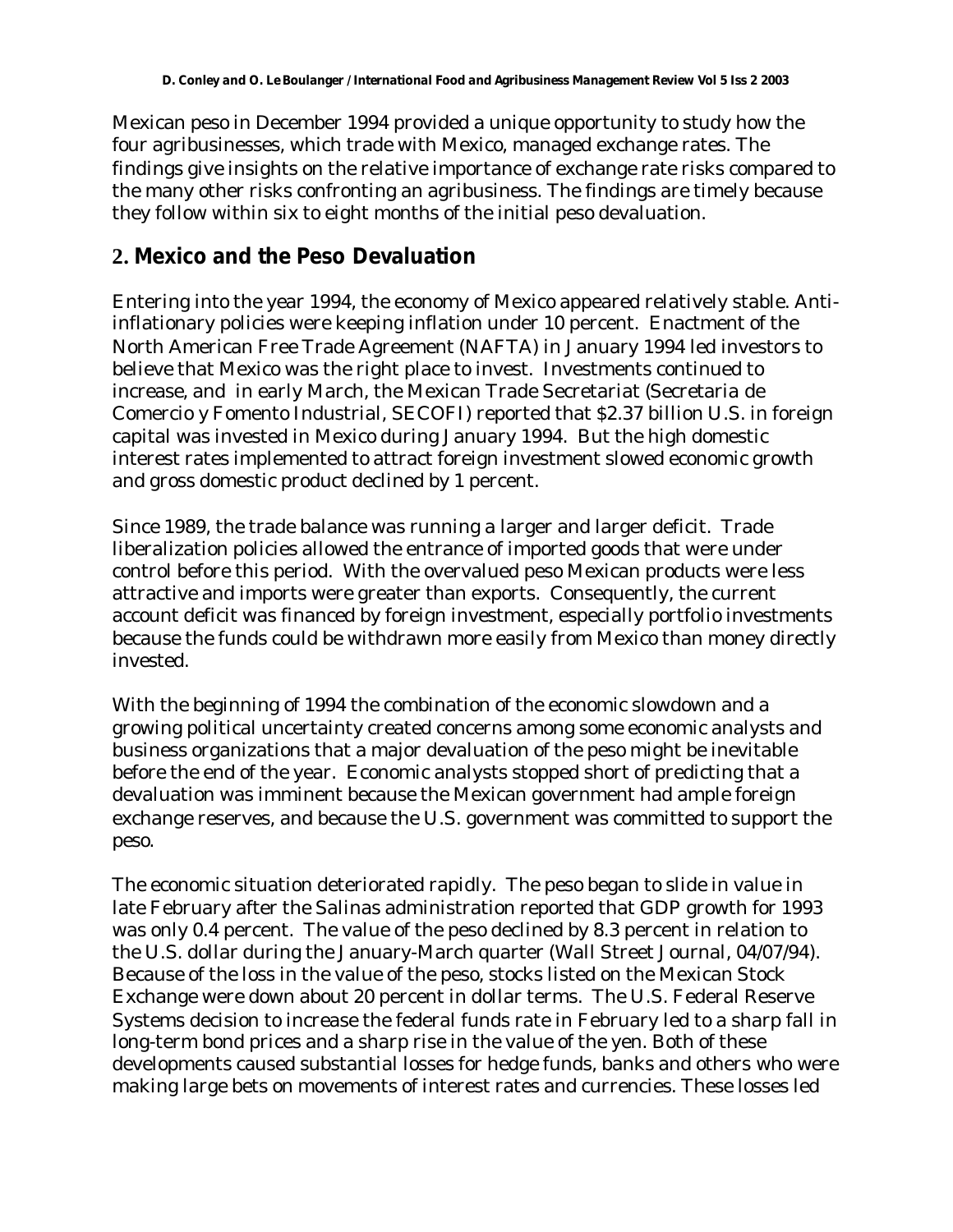to a reassessment of the riskiness of existing positions and a desire to reduce portfolio risks (The Economist, 6/24/95). Consequently in Mexico, total foreign investment at the end of March declined 10.4 percent relative to February, and stood at about \$50.3 billion U.S.

As investors became more cautious about purchasing peso-denominated Mexican securities, the Salinas administration issued large volumes of short-term treasury certificates called Tesebonos. These were indexed to the dollar so that investors could shift their foreign funds from the peso-denominated securities that were called Cetes. This policy shifted the burden of currency risk from private foreign investors to the Mexican government and temporarily restored foreign investor's confidence in Mexico (Wall Street Journal, 07/06/95).

Political and economic uncertainty affected the Mexican Stock Index throughout 1994. Stocks, which had achieved big gains since the arrival of President Salinas, were more volatile and affected by immediate reactions in 1994. As a result, many foreign shareholders sold their Mexican stock holdings making it more difficult for the government to finance its \$25 billion U.S. current account deficit.

The peso was hanging by a thread. It was overvalued against the dollar by 20% and Mexico had a current account deficit of \$25 billion U.S. More pressure on the peso came from a stock market sensitive to the political situation, and the mild recession caused by anti-inflationary policies and NAFTA.

On December 20th, after several days of intense speculation and plunging indexes, the government that had assured investors one week before it would not devalue the peso, cut the value by 15 percent. The peso was previously controlled within a trading band to keep it from falling below 3.46 pesos to the dollar. On December 21st the government dropped efforts to maintain a floor under the peso and allowed it to trade freely. The peso closed at 4.80 to the dollar, down 30 percent compared to the level two days before. When the government no longer supported the peso it lost about 50% of its value against the U.S. dollar over the following days, and sank to a low of more than 6 pesos to the dollar. On Thursday December 29th, the full impact of the Mexican economic emergency was felt beyond its borders. The Canadian dollar reached a new low at 1.40 \$CN per U.S. dollar, and the U.S. dollar was valued at a five month low against the German mark.

### **3.Objectives**

- Were U.S. agribusinesses truly harmed by the peso devaluation?
- If so, in what ways were they affected?
- How have U.S. agribusiness firms handled the peso devaluation?

In answering these questions, this article will show how agribusiness managers possibly anticipated macro-economic events such as a devaluation of the currency;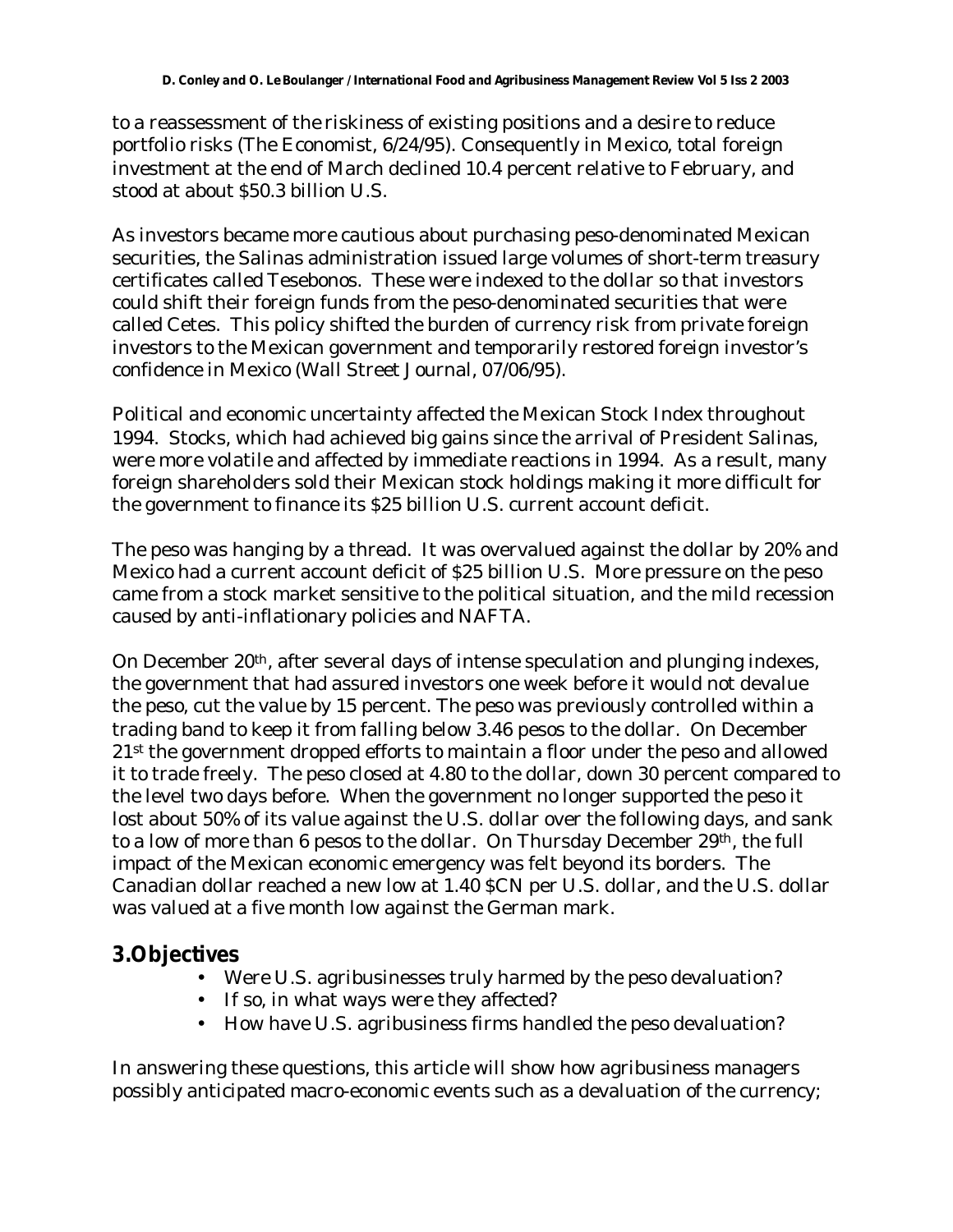what kind of financial tools those managers used to protect against exchange risks; and how they adjusted their short-run activities and long-run strategies. Four case studies of U.S. companies doing business in the Mexican market serve as the framework for answering the questions.

### **4. Methodology**

Four agribusinesses were identified that do business with Mexico. Executive officers were interviewed who participate in the strategic management of these firms. The companies represented a variety of characteristics including size, range of activities and experience with foreign markets. The names are generic to preserve confidentiality.

*Grain Cooperative*, a small cooperative selling grain and supplying inputs to farmers

*Soy Business*, a soybean processor and grain trading firm *Grain Incorporated*, an international merchandiser of grain *Midwest Foods,* a food manufacturing company

The interview for each company lasted half a day. Information was collected about the firms' dealings with foreign countries, how these firms regularly manage exchange rate risks; and what they did in the case of the Mexican peso devaluation. A questionnaire focused on the following points:

1) The characteristics of the companies

- 2) The firms' business with foreign countries.
- 3) The management of exchange rates risks
- 4) The firms' investments aboard (when appropriate)
- 5) The firms' business in Mexico
- 6) The effects of NAFTA
- 7) The peso devaluation expectations, consequences and reactions

### **5. Results**

The four companies have very different business structures and management strategies that are summarized in Table 1.

|  | Table 1. Characteristics of Companies Doing Business with Mexico |
|--|------------------------------------------------------------------|
|--|------------------------------------------------------------------|

|                     | <b>Grain Coop</b> | <b>Grain Inc.</b> | <b>Soy Business</b> | <b>Midwest Foods</b> |
|---------------------|-------------------|-------------------|---------------------|----------------------|
| <b>Annual Sales</b> | \$20 million      | \$1billion        | \$1.5 billion       | \$24 billion         |
|                     |                   |                   |                     |                      |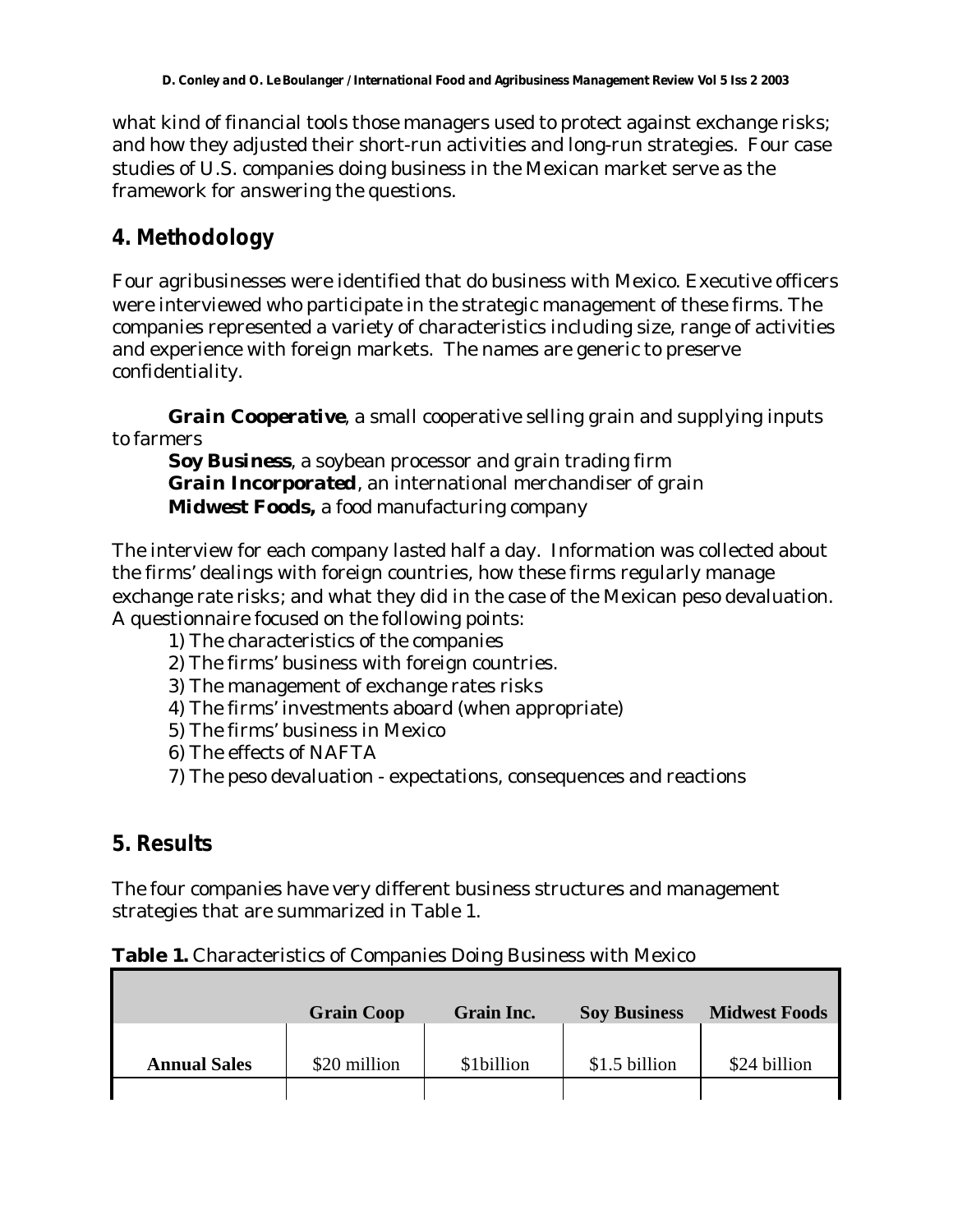| <b>Business Structure</b>                                      | Cooperative                      | Private                                          | Cooperative                                                      | Private                                                                     |
|----------------------------------------------------------------|----------------------------------|--------------------------------------------------|------------------------------------------------------------------|-----------------------------------------------------------------------------|
| <b>Type of Business</b>                                        | Grain sales and<br>farm supplies | Grain trade<br>essentially                       | Soybeans<br>processing,<br>grain trade,<br>feed for<br>livestock | Produces all<br>kind of foods,<br>grain<br>merchandising,<br>tools retailer |
| <b>Foreign Market</b><br><b>Experience</b>                     | Mexico only                      | International<br>trade of grain                  | Canada and<br>Mexico                                             | 30 different<br>countries                                                   |
| <b>Percentage of</b><br><b>Export in Total</b><br><b>Sales</b> | Mexico<br>irregular              | <b>Constant sales</b><br>to foreign<br>countries | 10% of sales to<br>Mexico                                        | 15% outside the<br>U.S. market                                              |
| For How Long?                                                  | For 3 years                      | Mexico for 15<br>years                           | For 3 years                                                      | For a very long<br>time                                                     |
| <b>Foreign Exchange</b><br><b>Management</b>                   | N <sub>0</sub>                   | No for Mexico                                    | No for Mexico<br>Yes for Canada                                  | Yes                                                                         |

As shown in the table, size is directly related to having a foreign exchange management plan. Midwest Foods and Soy Business, the two largest companies, maintain a plan to manage currency fluctuations in the foreign exchange market. Grain Cooperative and Grain Inc. do not. The results are presented as four case studies starting with the smallest company and finishing with the largest. The names were changed to preserve confidentiality.

#### **Grain Cooperative**

Grain Cooperative (GC) is a small cooperative with total sales of around \$20 million. Merchandise sales to farmers (seeds, chemicals, fertilizers...) make up one quarter, while grain sales (corn, wheat, milo, soybean) represent three quarters of these sales.

Encouraged by Dreyfus, a French Grain Company already situated in Mexico, and the railroad company, Union Pacific, GC has been doing business with Mexico for one year. GC sells milo and soybeans (milo 80-90% and soybeans 10-20 %) to the Mexican market. The Mexican market offers good opportunities for the cooperative. It is a premium market; Mexican customers are bidding prices much above the best U.S. customers. They pay 5-10 cents per bushel more for milo than the next best customer in the U.S. market. Usually grain traders realize a nine-cent gross margin per bushel for grain, and probably a 2 or 3-cent net margin. In the Mexican market,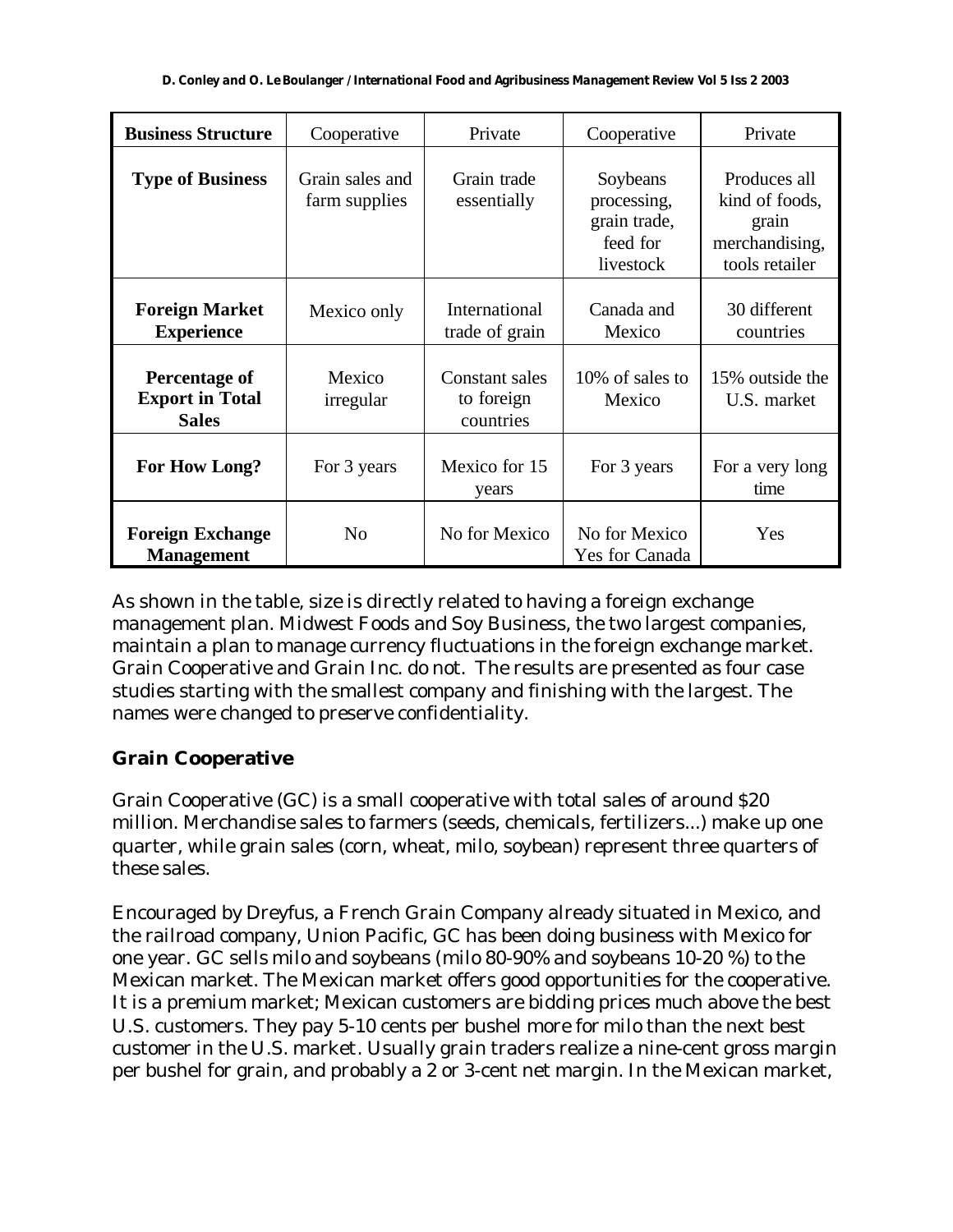GC may double or triple this net margin, which is excellent in the grain business. Grain Cooperative doesn't trade directly with its Mexican customer. Rather it sells its grain to Mexico through third parties that are bigger grain companies. GC had evaluated the possibility of direct trading with the aid of various banks. If GC wants to negotiate a contract with a Mexican customer, these banks could guarantee that the payment would be collected from the Mexican bank as soon as the shipment arrived in Mexico. But, the company would have to manage, with the help of a bank, the exchange rate risk if the trade is to be done in pesos. Also, direct trade with Mexico, which is not an "everyday market," means more work and a cost for maintaining

contact with Mexican customers. Finally, after the extra 4-5 cents/bushel gain for direct trading shrunk to 1-2 cents/bushel as the volume increased, GC's manager decided that, due to the small size of the company and his limited knowledge of the Mexican market, he didn't want to take any more risks.

GC's business with Mexico is limited to two levels. GC deals with an intermediate grain company for the monetary side of the transaction, and deals with a railroad company such as Union Pacific to ship the grain to Mexico for the physical side of the transaction. According to the GC manager, the third party grain company has big customers in Mexico and uses GC grain to fill big orders going to Mexico. In this process, GC transfers title and certificate of origin to the third party who passes the grain at the Mexican-U.S. border via a border agent. GC receives its payment in U.S. dollars. Consequently for GC, absolutely no exchange rates risks exist.

GC's manager had no forewarning of the Mexican peso's devaluation. He noted that Mexican buyers must have anticipated the devaluation because in December they started to buy more grain 60 to 90 days in advance of the peso's fall. For GC, the devaluation of the peso was not a real problem, with the exception of losing orders offering a large net margin. GC can find a different market in which to sell its grain. Immediate consequences of the peso devaluation were Mexican customers having problems paying for their grain purchases, and hence the cessation of milo trade with Mexico. According to the GC manager, the Mexican market went from "hot" with prices 5-10 cents higher than the U.S. market before the devaluation, to "cold" after December 20 until March of 1995. The trade with Mexico dropped off until March, because the purchasing power of Mexican customers was divided by two, but also because many customers had bought 90 days in advance. Since March, the Mexican market has returned to "lukewarm" with prices 2 to 5 cents higher. U.S. firms are regaining confidence in Mexico as opportunities for sales are returning. Based on past experience, GC will change its approach to the Mexican market because of the lessons learned. For the transportation of grain, it will be less risky because Union Pacific now requires GC to reserve only one or two months in advance. GC will not be as reliant on the Mexican market as it was in the past, but will still try to make a profit there when the situation allows.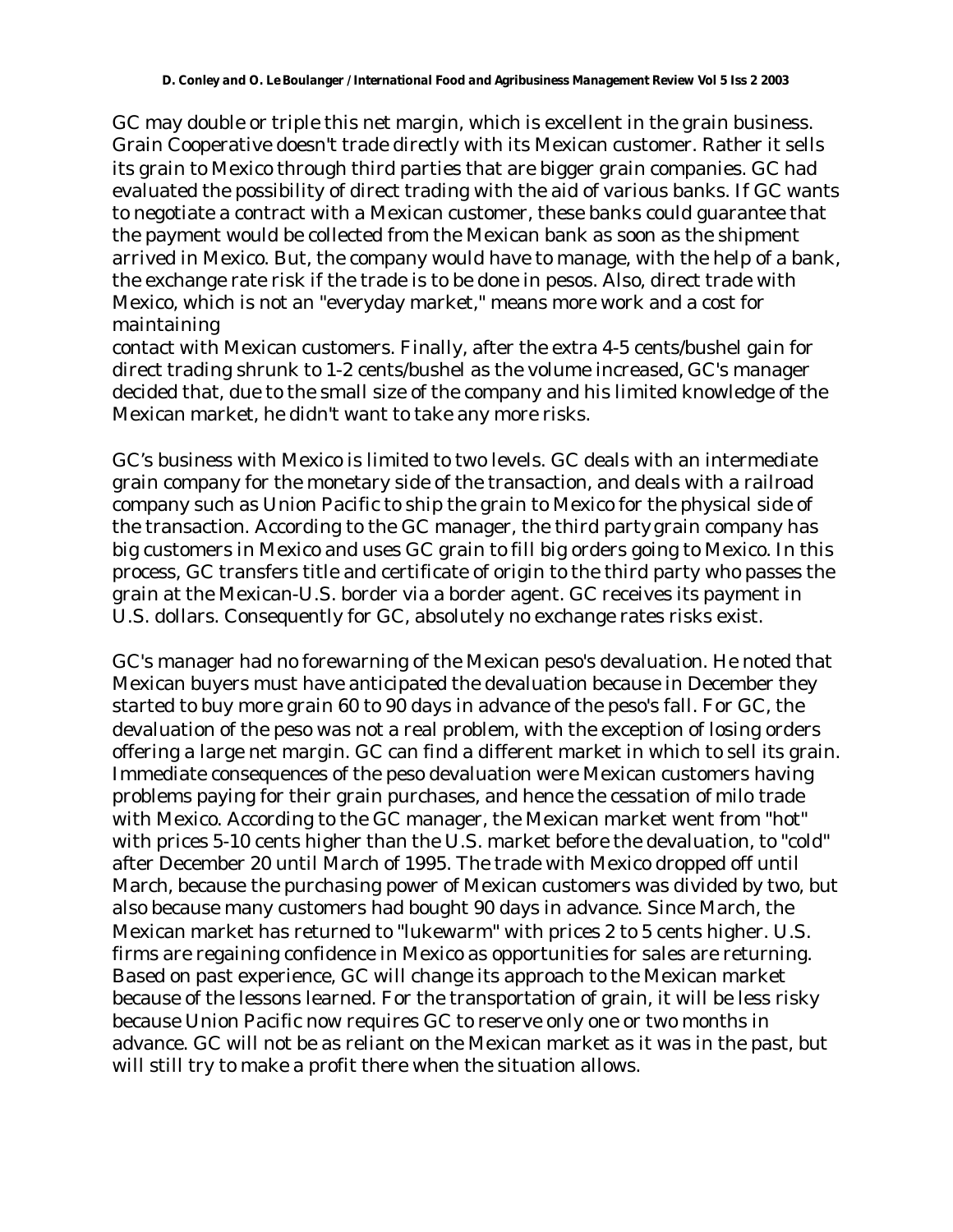#### **Grain Incorporated**

Grain Incorporated is an agribusiness firm specializing in grain trading with annual sales of over \$1 billion. Grain Incorporated trades around 350 million bushels per year. Additionally, Grain Incorporated buys and sells some agriproducts and fertilizers and has some interests in real estate.

Grain Incorporated has been trading with Mexico for fifteen years, and it has gained tremendous knowledge of this market. Like their competitors, Grain Incorporated does all its business with Mexico in U.S. dollars. With Mexican customers, they require a letter of credit with an approved Mexican bank so the company is sure the money will be transferred to a U.S. bank as soon as the sale is made. According to Grain Incorporated, trade with Mexican customers usually occurs within a fairly short time period: only 30-45 days pass between the order from Mexico and the shipment to the country.

Grain Incorporated considered the devaluation of the Mexican peso very surprising, and noticed no indicators of a coming devaluation. While some businesses were harmed by the devaluation, Grain Incorporated was not. Although it had already reserved railcar trains to send grain to Mexico, the company was able to use these trains to deliver grain somewhere else in the United States.

Grain Incorporated describes this currency devaluation as a "speed bump" for the Mexican market, but does not see any long-lasting effects for U.S. businesses. The marketplace is evolving rapidly, and the volume of trade with Mexico has already increased.

Grain Incorporated, which has been doing business with Mexico for a long time, didn't see major changes in their dealings with Mexico once NAFTA was implemented. Grain Incorporated did not wait until the first of January 1994 because opportunities were already showing up. Prior to NAFTA, Conasupo, the Mexican state organization responsible for the management of the grain market, would remove border regulations whenever the country needed grain. NAFTA's main advantage for Grain Incorporated is the lessening of Conasupo's interference, which allows for less bureaucracy and faster processing of trade documents.

#### **Soy Business**

Soy Business is a company with total sales of almost \$1.5 billion. Numerous stockholders are spread throughout the Midwest. Soy Business operates mostly in the United States, but also in Canada.

The main activity of Soy Business is to purchase and process soybeans in their different plants. Soy Business also purchases, stores and markets many types of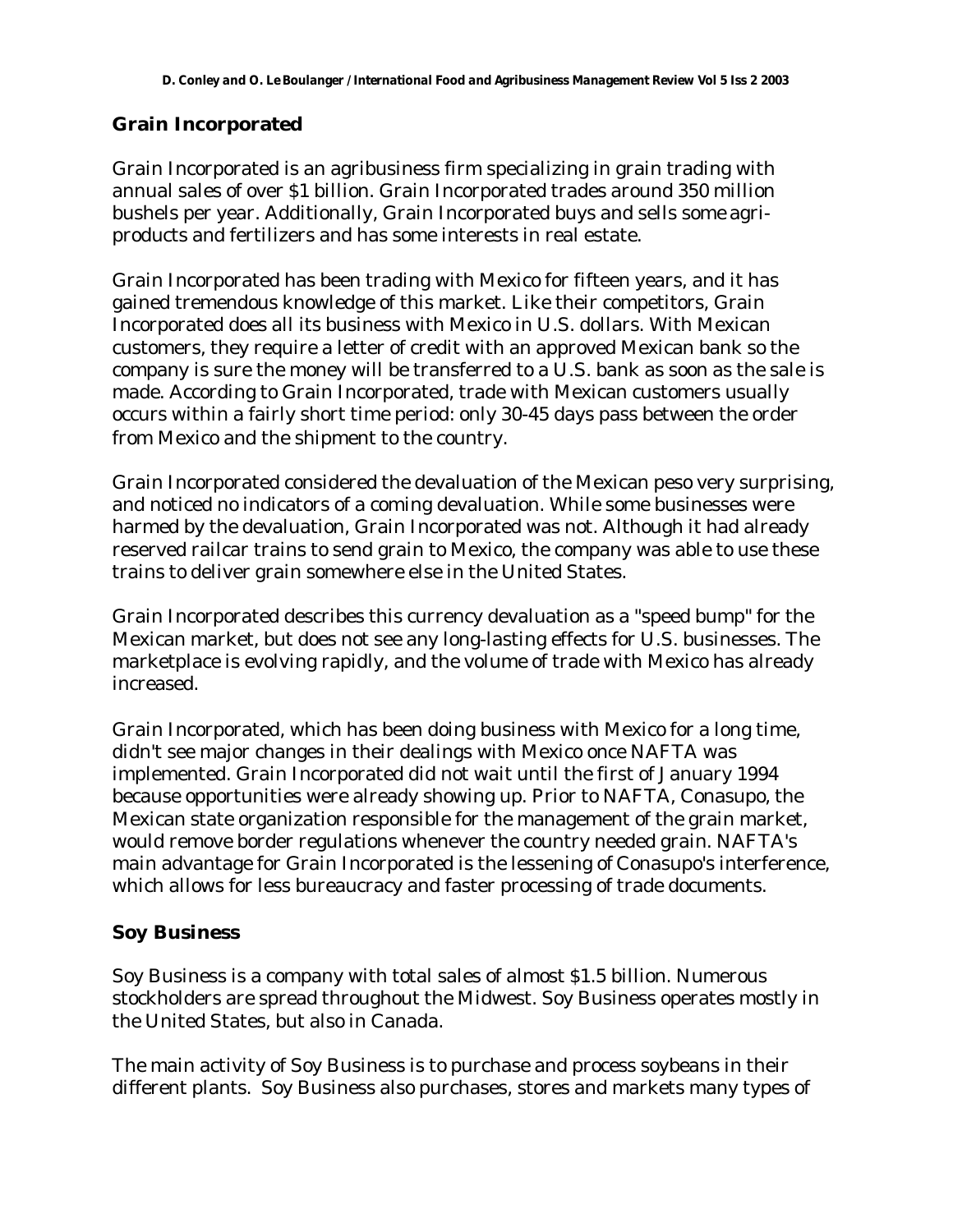grain. It owns a large transportation division that allows the company to better serve both its domestic and international customers. Recently, Soy Business delved into the manufacturing and distribution of feed for livestock in the United States and Canada. Soy Business operates a hatchery, turkey and broiler facilities, and manufactures and packages pet foods under private label contracts.

Soy Business started doing business with Mexico in 1992 because customers wanted to buy their products, and called them at headquarters. Now Soy Business has 10% of its total sales of soybean meal, oil, grains (wheat, corn, milo) and soybeans going to Mexico. According to Soy Business, Mexico is a huge market for the company's products, because the consumption of oil based products in Mexico is high.

NAFTA changed the strategy of Soy Business. Before the Unites States and Mexico started to talk about a free trade area, Soy Business ignored Mexico. However after NAFTA's implementation, Soy Business realized the importance of the Mexican market. While NAFTA didn't erase all trade tariffs, many were reduced or will be reduced. In a couple of years, Soy Business expects trade to be totally open.

The company could have bought corn in Mexico for a good price, but they didn't because of political risks. Soy Business is still afraid that the Mexican government may embargo shipments because its country needs corn. Currently it is difficult to sell a lot of corn or wheat because of the tariffs, but it is easy to sell milo or soybean meal that is used in big feed lots.

Soy Business did not have any forewarning of the Mexican peso devaluation. The company was not harmed by the crisis because they took measures to make sure it would be paid.

### **Midwest Foods**

Midwest Foods (MF) is a large agribusiness firm that operates across the food chain around the world. It does business in about 30 countries. MF's products range from convenience foods for consumers, to supplies farmers need to grow their crops. Most of the business they do is in prepared foods but they also trade and process commodities, and sell farm inputs. MF has major businesses in branded grocery products, including shelf-stable foods, processed meats and frozen foods. It distributes agricultural chemicals, fertilizer and animal feeds all over the United States. Additionally, MF has grain-merchandising operations with commodity trading offices around the world.

Net sales exceed \$10 billion annually with 15 percent of sales being outside the United States. MF employs 100,000 people and has \$11 billion in total assets.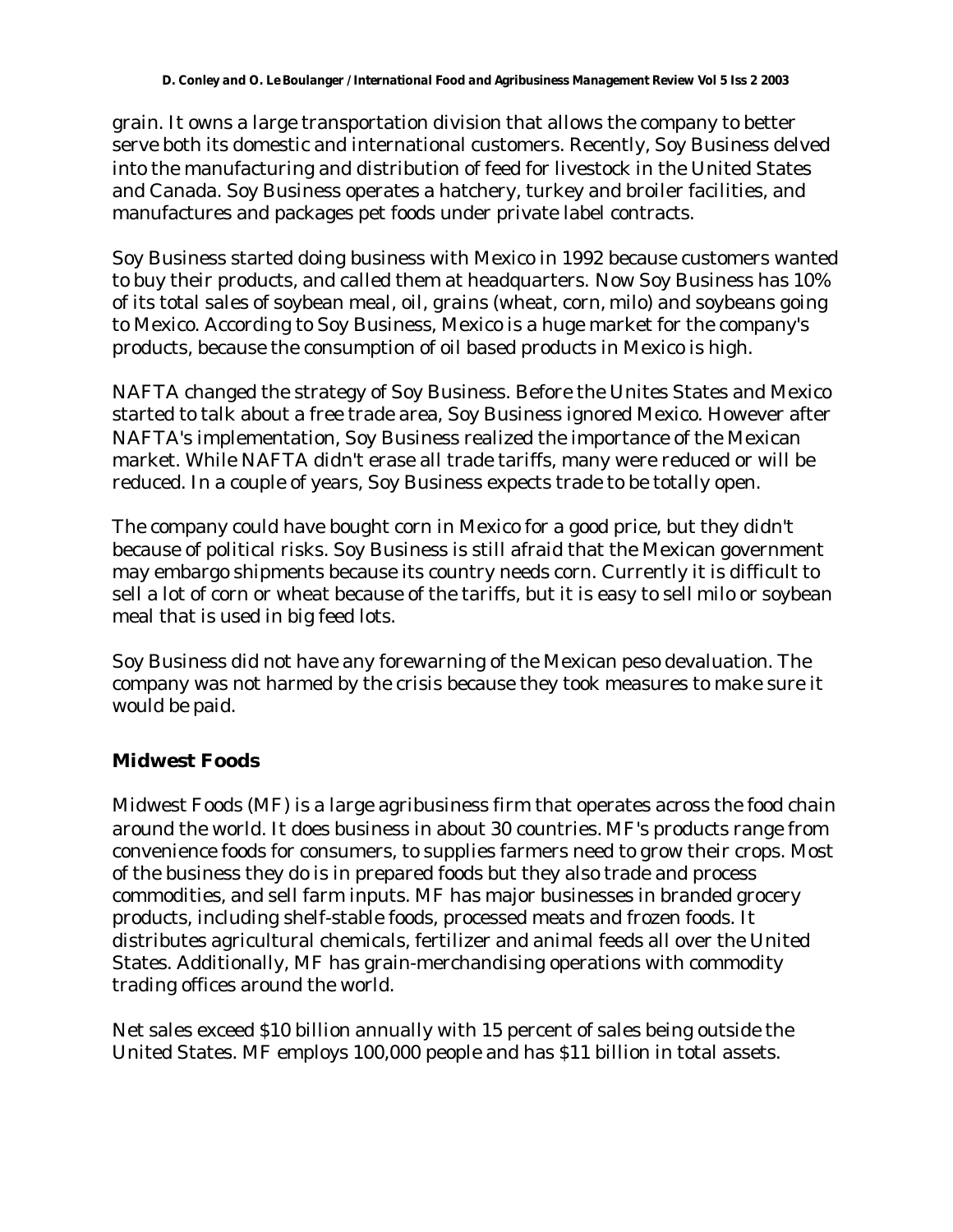In Midwest Foods, the finance division for business units is centralized. Each unit coordinates daily with the finance division to meet its needs for funds. The finance division has different desks. One is dedicated to each region of the world where MF does business, such as the United States, Europe, Asia and Latin America. Early every morning, the different desks ask the units working in their regions how much money they need to run their business for the current day. When headquarters knows what each region needs, it sells commercial paper to banks or brokers to obtain money at the cheapest interest rate.

Since MF operates around the world the financial division has to deal with many different currencies. For example, MF owns a food processing company in Australia that exports 87% of its sales and receives orders in 11 different currencies. Because this Australian company's orders are denominated in so many different currencies, the company is exposed to a number of exchange rate risks. The company hedges all large transactions and aggregates smaller transactions until they represent a significant amount of money before hedging. Hedging is done at least once a day, either by the headquarters or the individual company. The headquarters requires each company to have strict policies and procedures about hedging. Within the policy guidelines, each company may aggregate during the day and hedge, or may hedge each transaction. Headquarters must approve their hedging policies so that no risk is taken on currency fluctuations.

Midwest Foods does business with Mexico, but they do so cautiously. The finance and treasury division considers the peso or other soft currencies as high-risk currencies. If MF does business with a Mexican customer, it will protect itself to minimize the risks associated with all transactions. According to MF, the most significant element is not the exchange rate risk but credit risk. Headquarters requires the individual companies to have strict terms of sale with their foreign customers. To avoid the non-payment risk most foreign customers buying from an individual company must have a letter of credit with a bank that is on MF's approval list.

MF frequently denominates sales in U.S. dollars. Or if the sale is made in pesos, MF immediately hedges the currency exchange. However, hedging pesos will be expensive, much more than hedging French francs for instance, because the differential in interest rate and price levels between the United States and Mexico is very large. While the interest rate is around 6% a year in the United States, it is at least 18% a year in Mexico, so the cost of hedging is extremely high because the bank will charge at least 12% a year of interest rate differential. MF had some indication of an upcoming devaluation of the Mexican peso when, in December 1994, the cost of hedging pesos was increasing (mostly because of the rise of interest rates to avoid foreign assets leaving the country).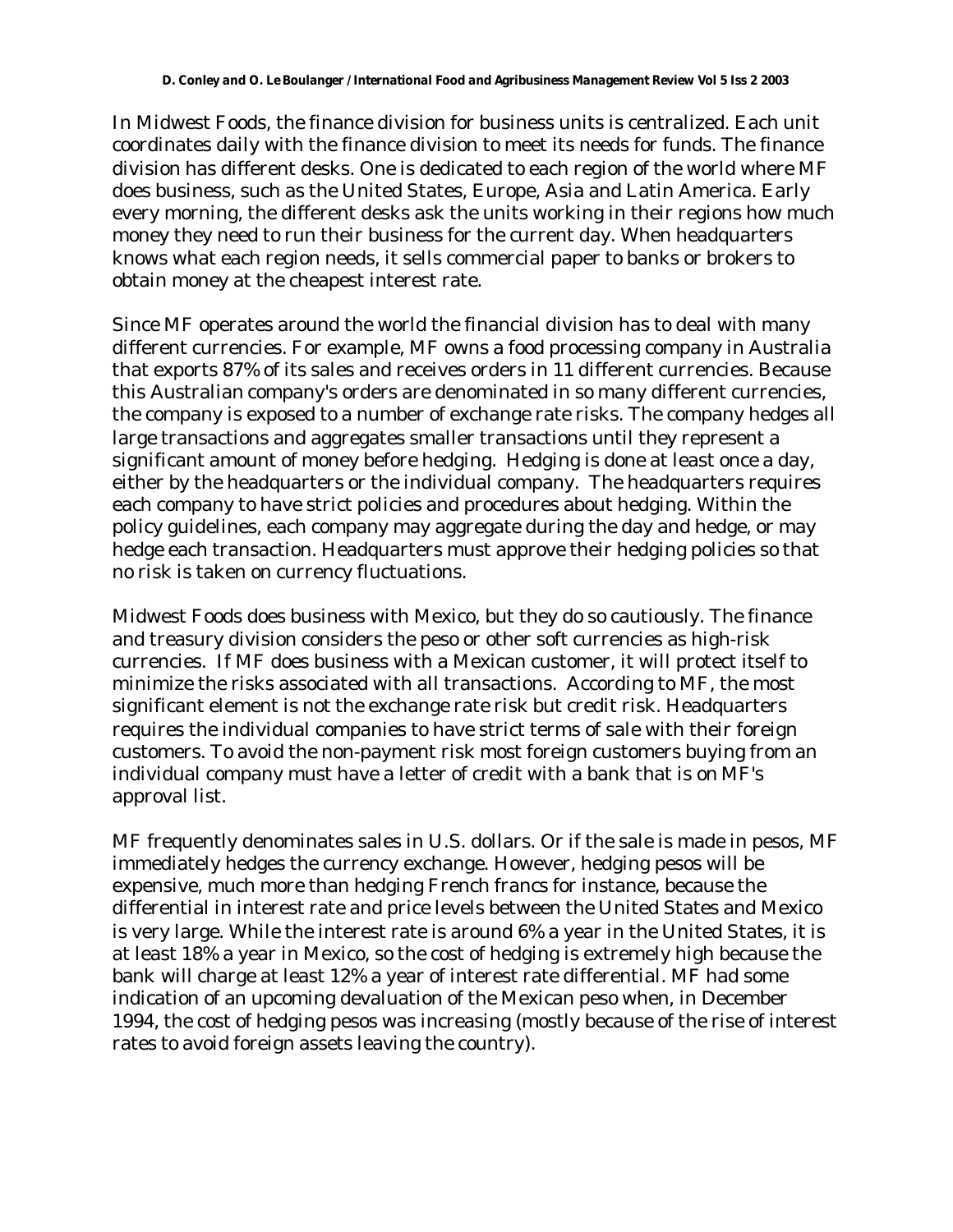Although Midwest Foods expected there was going to be a Mexican peso devaluation, it didn't know exactly when it was going to happen. Four months before the devaluation, MF's financial director had a meeting with economists and money center bankers who noted Mexico's current account deficit was increasing and the possibility of a devaluation was getting closer and closer. MF's financial director remembered these economists and bankers showing him the Mexican trade and current account balance.

However Midwest Foods, which has more than 11 billion dollars in assets, still has assets in Mexico. Even if it doesn't have any exchange rate risks on the sales it makes, it has to face a translation risk. Translation risk is the risk one runs when one owns assets in a foreign country. For instance, if MF bought 20 % of a Mexican company, then MF would lose around 50% of the value of this asset because of the 50% peso plunge. For financial statement purposes, MF must convert any foreign assets into U.S. dollars and has to declare the value on the balance sheet as a gain or a loss based on the current exchange rate.

In the long-term, the company doesn't consider exchange rate fluctuations critical because short-term losses would be balanced with gains in the long run. In the long run, the company would be more competitive and more able to increase its sales with cheaper products. So, for MF, exchange rate variability is not a factor that would make it change its long-term strategy in any nation if that country is an attractive market where they want to be in ten years.

# **6. Conclusions**

Table 2 summarizes the key findings for each of the four agribusinesses. The left hand column lists the survey questions asked of each agribusiness with their responses given in the rest of the table. The devaluation had almost no real negative consequences for these agribusinesses and their strategic decisions. The smaller ones were only dealing in U.S. dollars and obtained government credit to guarantee the payment of the sales. Only the biggest one would eventually take pesos for payment, but would immediately hedge it on the foreign exchange market. Technically, none of these companies suffered from exchange rate risks. Despite all the warning signs, these agribusinesses, except the biggest one, had no forewarning of a coming devaluation. Only Midwest Foods was aware that a devaluation was probably going to happen.

The strategic decisions of these firms concerning the Mexican market remained almost unchanged despite the devaluation. Even if they act more cautiously, they all want to serve the Mexican market in the future.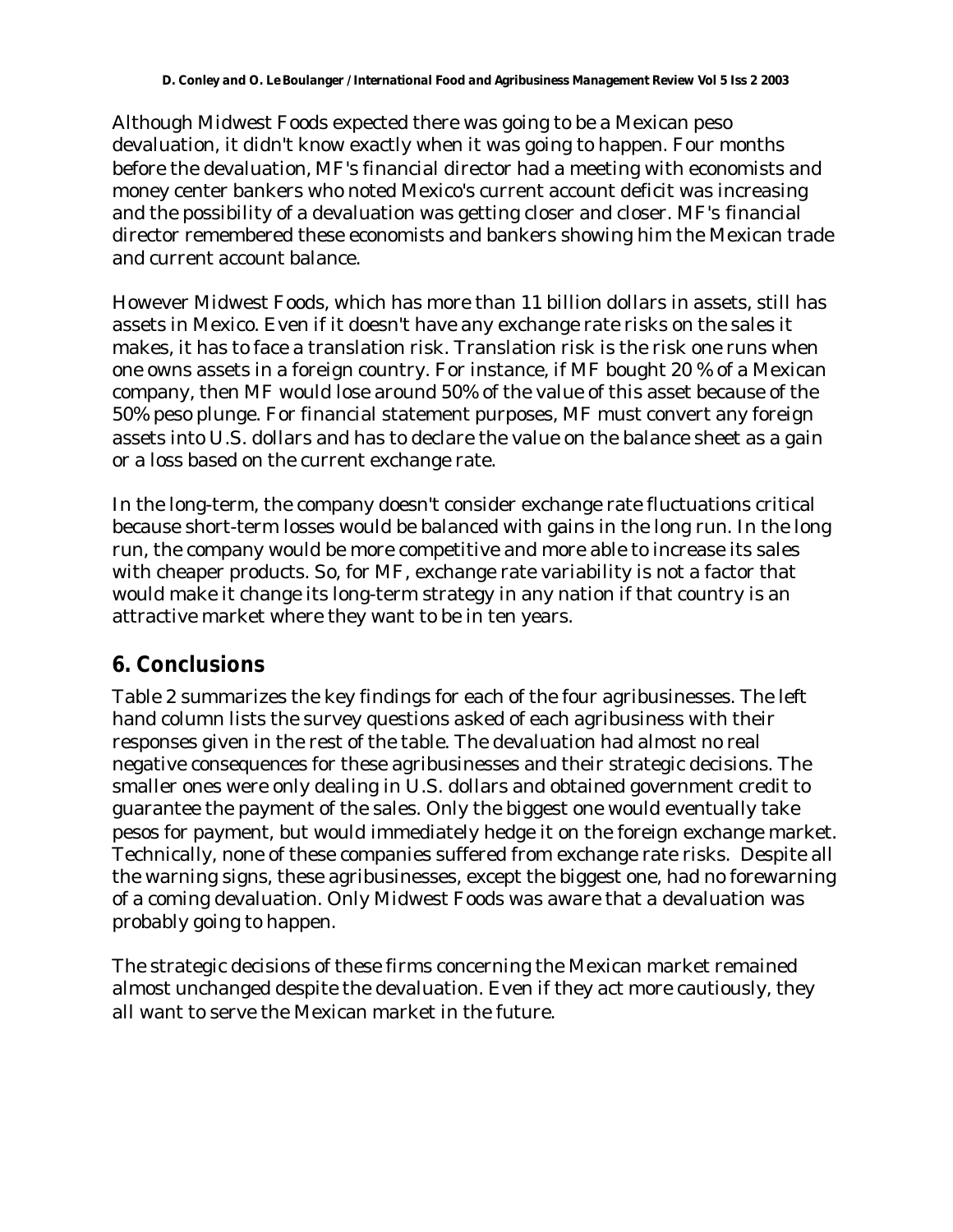|                                                                       | <b>Grain Coop</b>                                 | <b>Grain Inc.</b>                                 | <b>Soy Business</b>                                                                | <b>Midwest</b><br>$\Gamma_{\rm{eff}}$                                 |
|-----------------------------------------------------------------------|---------------------------------------------------|---------------------------------------------------|------------------------------------------------------------------------------------|-----------------------------------------------------------------------|
| <b>Strategy for Mexico</b><br><b>Before the</b><br><b>Devaluation</b> | Making better<br>margins on<br>grain sales        | Making better<br>margins on<br>grain sales        | Increasing<br>market shares<br>for oil products                                    | Increasing<br>market shares<br>on the long-<br>term                   |
| <b>NAFTA's Effects</b>                                                | <b>New</b><br>opportunities                       | Reduction of<br>bureaucracy                       | Increased trade                                                                    | Reduction of<br>bureaucracy                                           |
| Anticipated<br><b>Devaluation?</b>                                    | N <sub>0</sub>                                    | N <sub>o</sub>                                    | N <sub>o</sub>                                                                     | Yes                                                                   |
| <b>Major Risks of</b><br><b>Doing Business with</b><br><b>Mexico</b>  | Transportation                                    | Payment risks                                     | Political risks                                                                    | Payment risks<br>and political<br>risks                               |
| <b>Trade Response</b><br>after the Devaluation                        | Low during six<br>months but<br>now<br>recovering | Low during six<br>months but<br>now<br>recovering | Low during six<br>months but<br>now<br>recovering                                  | Low during six<br>months but<br>now<br>recovering                     |
| <b>Strategy for Mexico</b><br>after the Devaluation                   | Be more<br>cautious but<br>trade when<br>viable   | Making better<br>margins on<br>grain sales        | Be cautious<br>but definitively<br>serve the<br>Mexican<br>market in the<br>future | Stay in Mexico<br>and serve the<br>Mexican<br>market in the<br>future |

**Table 2.** Effects of Devaluation on Companies Doing Business with Mexico